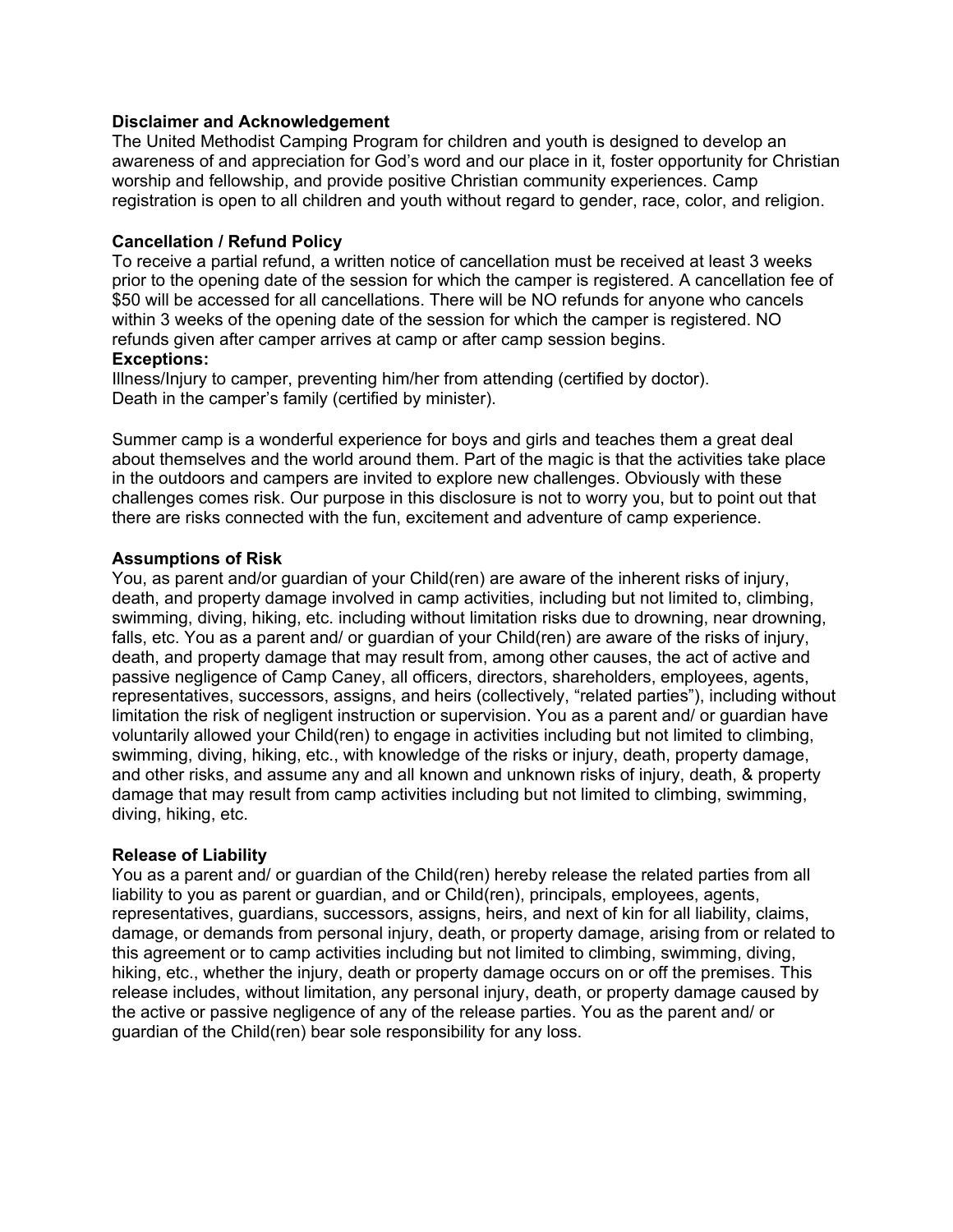#### **Hold Harmless**

You as a parent and/ or guardian shall indemnify, defend, and hold harmless Camp Caney, all officers, directors, shareholders, employees, agents, representatives, successors, assigns, and heirs (collectively, "indemnitee"), against all liability, penalties, attorney's fees, expert witness fees, costs, and expenses) incurred by indemnitees ("losses"), known or unknown, contingent or otherwise, directly or indirectly arising from or related to your Child(ren)'s participation in Camp Caney activities.

# **Choice of Law; Jurisdiction**

All questions with respect to the construction of this agreement and the rights and liabilities of the parties shall be determined in accordance with the applicable provisions of the laws of the state of Louisiana.

## **Knowing and Voluntary Execution**

You as parent and/or guardian of the Child(ren) acknowledges that you have carefully read this agreement, understand its contents, understand that this agreement includes an assumption of the risk of the released parties' negligence and a release of their liability. You as parent and/or guardian of the Child(ren) acknowledge that Camp Caney is materially relying on this waiver and is allowing your Child(ren) to engage in camp activities including but not limited to climbing, swimming, diving, hiking, etc.

## **Use of camp images in Camp Caney publications**

Camp Caney has permission and consent to allow photographs and video to be taken during camp when campers and families are present and may appear in image. We have further permission and consent that any such photographs and/or video may be used in Camp Caney's publications and on Camp Caney's website. We may transfer the rights to use images of campers to third parties. No refund or adjustment is made if, with or without prior notice, Camp Caney changes it's program by adding, altering, or deleting activities as deemed necessary by the directors.

Camp Caney cannot accept responsibility for any personal item lost or damaged by fire, theft, or in the laundry.

It is essential that any pertinent information, including any social, emotional or physical problems that might limit a camper's active participation in camp activities be discussed with the directors prior to acceptance and attendance at camp. We want this to be a successful experience for the camper and the camp. This confidential information may be sent by letter, telephone, fax, or personal visit.

# **Camp Caney's Code of Conduct**

Respect God Respect Others No swearing or taking the Lord's name in vain No physically hurting others No making fun of others or putting them down and no "cliques" Shoes must always be worn. No boys in girl's cabins or girls in boy's cabins or general cabin area, unless it is a medical emergency - and only with counselors present. No sexual comments of any kind will be accepted in any way shape or form. No kissing, or specific signs of affection at camp - for your safety and the camp's. Campers should never be alone or be in groups without a counselor present.